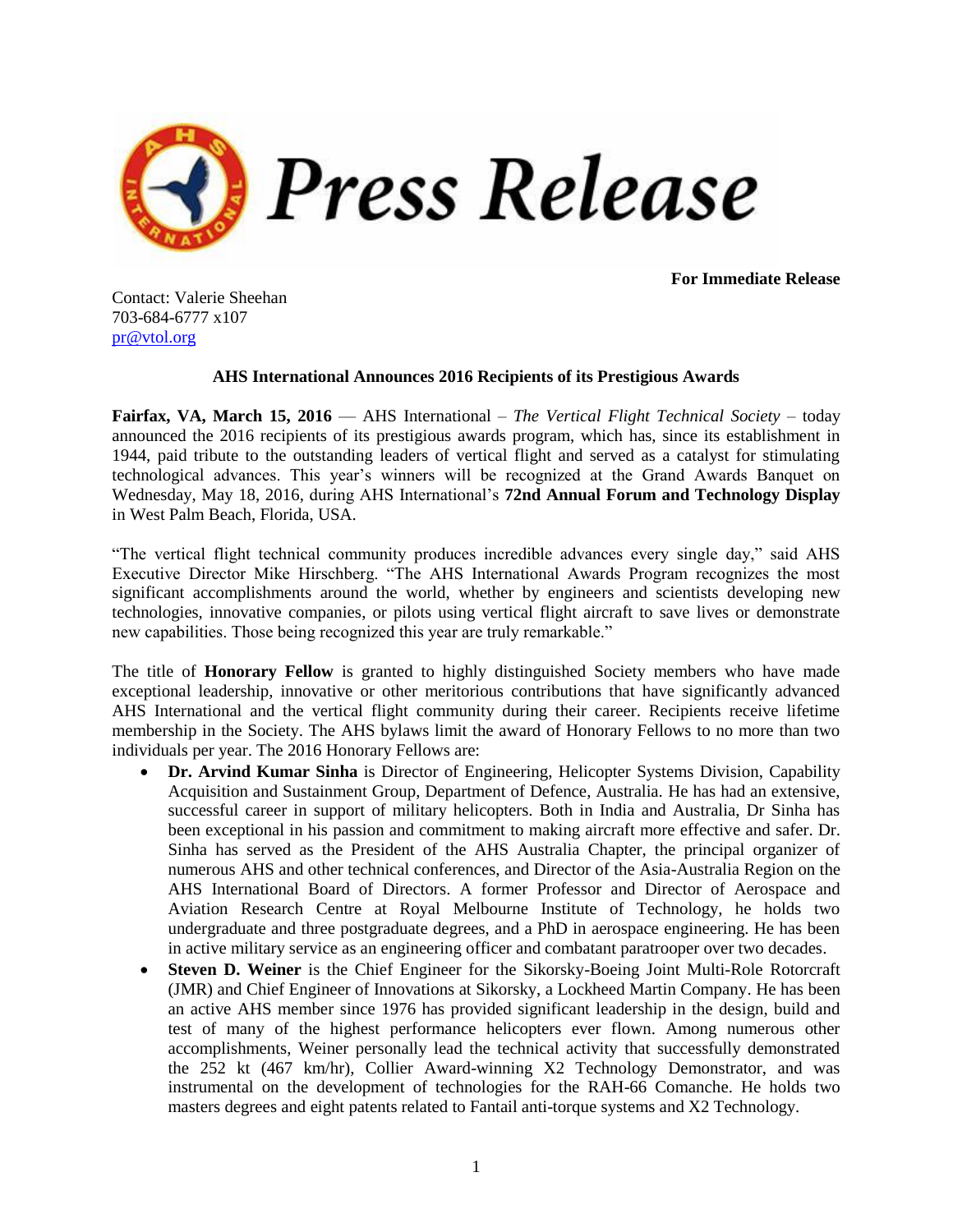The **AHS Technical Fellow Awards** are granted to Society members whose career-based accomplishments towards the goals and objectives of the vertical flight technical community constitute an outstanding technical achievement. This year's recipients are as follows:

- **Prof. Olivier A. Bauchau**, Igor Sikorsky Professor of Rotorcraft, University of Maryland
- **Dr. Gloria K. Yamauchi**, Aerospace Engineer, NASA
- **Mr. Daniel I. Newman**, Senior Technical Fellow in Aircraft Configuration Development, The Boeing Company
- **Mr. Christopher L. Blanken**, Lead, Vehicle Management and Control (VMC) Technical Area, US Army Aviation Development Directorate (ADD)-Aeroflightdynamics Directorate (AFDD)

The **AgustaWestland International Fellowship Award** recognizes significant contributions to international vertical flight cooperation. This year's winner is the **UK Search and Rescue (SAR) Team**. In April 2015, Bristow Helicopters Ltd began conducting SAR missions on behalf of the United Kingdom's Maritime and Coastguard Agency (MCA). The UK SAR helicopter service employs a new fleet of specially commissioned Sikorsky S-92 and AgustaWestland AW139 and AW189 SAR aircraft, and is responsible for all maritime and inland search and rescue. This entire effort has involved an extensive international team to design, develop and equip the aircraft, train the crews, and create and manage the logistics and operations systems.

The **Grover E. Bell Award** is given for an outstanding research and experimentation contribution to the field of vertical flight development. This year's recipient is **Sikorsky S-97 Raider Team**. The successful first flight on May 22, 2015, demonstrated the viability of designing, tooling, manufacturing, assembling, and testing the industry-funded prototype rotorcraft.

This year's recipient of the **Howard Hughes Award**, given in recognition of an outstanding improvement in fundamental helicopter technology brought to fruition in the previous year, is the **Boeing-US Army Multi-Role Rotor–Adaptive Performance (MRRAP)**. The three-year program matured and demonstrated a new active rotor design that would provide significant performance benefits for current and future rotorcraft. This new morphing rotor system significantly increases rotorcraft hover and cruise performance while simultaneously reducing vibration and noise.

The **Harry T. Jensen Award** is given for an outstanding contribution to the improvement of reliability, maintainability, safety or logistics support through improved design or technical achievement. This year's award is given for the **Sikorsky S-92**. With nearly one million fleet hours of operation, its accident rate is less than 1/10 of the U.S. Civil Multi-Turbine engine helicopter accident rate. This unprecedented rotorcraft safety record is due to: stringent transport category helicopter safety requirements developed by US and international regulatory authorities, groundbreaking safety features incorporated into the type design, an extraordinary commitment to safety by operators, and continued safety enhancements and fleet support by Sikorsky.

The **Robert L. Pinckney Award** is given in recognition of notable achievement in manufacturing research and development for vertical flight aircraft or components. This year's recipient is the **V-280 Wing Development Team**, comprised of Bell Helicopter, Kaman Composite Structures, KUKA Systems, Leading Edge Aerospace and Aviation, and the US Army's Aviation and Missile Research, Development and Engineering Center (AMRDEC). From innovative product design to next generation composite materials and fabrication processes, the V-280 wing design results in greater than 50% nonrecurring savings and 57% recurring savings over legacy tilt rotor wings with a raw material utilization improvement of 25%.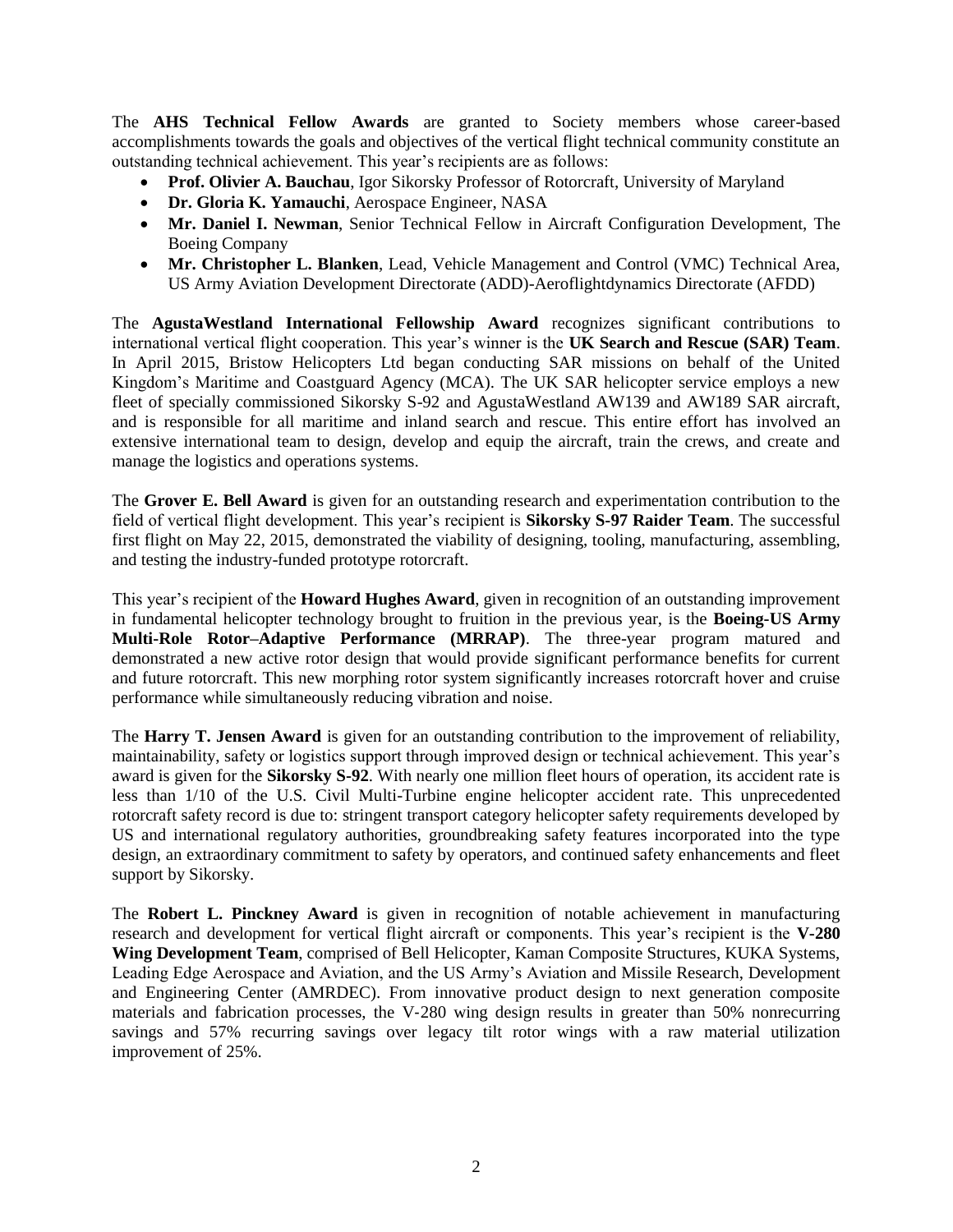The Society's **Paul E. Haueter Award** is presented each year for significant contributions to the development of vertical take-off and landing aircraft (VTOL) other than helicopters. The 2016 Haueter Award is being awarded to **Mike Nyalko**, Col (Ret.), US Marine Corps. Nyalko contributed to advancing the state of the art in vertical flight through his role as the USMC project test pilot for the AV-8B Harrier II during the developmental flight test program in the early 1980s; as the Director of the joint DARPA/Navy Advanced Short Takeoff/Vertical Landing (ASTOVL) Advanced Development Program Office in the early 1990s and then the first Director of Systems Engineering for the Joint Advanced Strike Technology (JAST) / Joint Strike Fighter Program (JSF) Program.

This year's **François-Xavier Bagnoud Award** is given to an individual Society member under the age of 35 for their career-to-date outstanding contributions to vertical flight technology. This year's winner is **Dr. Moble Benedict**. His career to date spans vertical flight research, first as a graduate student and as a research scientist at the University Maryland, and currently as an Assistant Professor at the Texas A&M University. He is one of the pioneers in micro air vehicle technology, viz., aeromechanics design, autonomous controls and micro-sensors/actuators. His research has produced over 40 papers presented at leading conferences and 24 articles in key archival journals.

**Dr. William Warmbrodt**, Chief of the Aeromechanics Branch at NASA Ames Research Center, is this year's honored recipient of the **Dr. Alexander Klemin Award**, the highest honor the AHS bestows on an individual for notable achievement in advancing the field of vertical flight aeronautics. Dr. Warmbrodt has spent his career, over 35 years, dedicated to improving understanding of aeromechanics of rotorcraft both from an analytical and experimental perspective. In addition to his technical contributions, an important part of his legacy will be the more than 500 college and high school interns he has brought into the NASA Aeromechanics Branch in the last decade, mentoring many of them personally, and having a tremendous impact on the future of all of them.

The Society's **Captain William J. Kossler, USCG Award** is given for the greatest achievement in the practical application or operation of vertical flight aircraft, the value of which has been demonstrated by actual service during the preceding year. This year, the Kossler Award is being presented to the **Crew of United States Coast Guard Helicopter 6027** for their heroic efforts on the night of October 1, 2015, successfully savings the lives of 12 sailors, at night and in the middle of the Category 4 Hurricane Joaquin, battling 50+ kt (93 km/hr) winds, turbulence, thick clouds, heavy thunderstorms and 15-ft (4.5 m) seas. The crew went out three times — even after damage to their MH-60 Jayhawk required an aircraft change — over seven hours, in order to rescue every crewmember of the *M/V Minouche*.

The **Frederick L. Feinberg Award** is presented to the pilot or crew of a vertical flight aircraft who demonstrated outstanding skills or achievement during the preceding year. This year's award is given to **Troy Caudill**, Bell 525 Chief Experimental Test Pilot. In addition to flight testing the world's first flyby-wire commercial helicopter, Caudill was deeply involved in establishing the helicopter's design requirements during initial development, testing the 525's redundancy management architecture, assisted with certification plans, and coordinating 525 training for additional pilot staff as more aircraft are flying.

**The Triumph Group** is this year's recipient of the **AHS Supplier Excellence Award**. This award is given to a supplier who, through the quality, innovativeness and cost-effective technology of its products, has made a notable contribution to improving the state of the art of vertical flight aircraft. Triumph Group, Inc., headquartered in Berwyn, Pennsylvania, is a global leader in manufacturing and overhauling aerospace structures, systems and components. Triumph was particularly lauded for "its outstanding performance on development programs at Sikorsky, specifically the design and build of the S-97 RAIDER™ landing gear and the build of the S-97 RAIDER™ transmission."